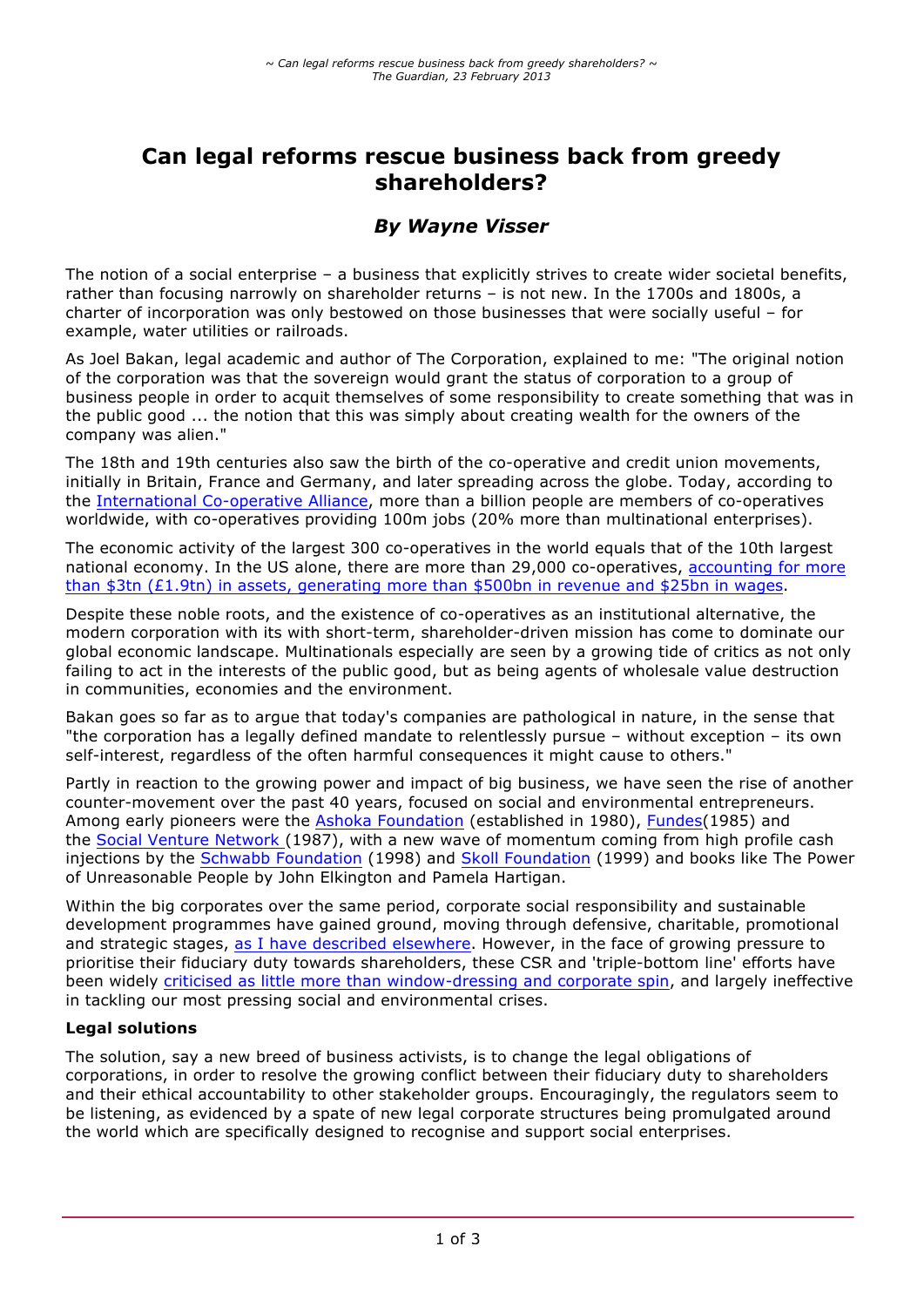The UK's community interest company (CIC) structure was among the first. In terms of the legislation, a CIC is a limited liability company in all respects, but has an explicitly stated social purpose and is committed to reinvest its profits and assets in furthering those social aims. According to the CIC regulator, more than 6,000 community interest companies had registered by January 2012.

The US followed in 2007 with the introduction of the benefit corporation, or B-Corp, as proposed by B Lab, a not-for-profit organisation, which initiated a certification system for companies interested in distinguishing themselves as socially responsible. Unlike other certification schemes such as the ISO 14001 or SA 8000, the B-Corp system has gone on to be legally recognised as a new institutional form in 12 US states, with 15 more states planning recognition in 2013.

According to Dermot Hikisch, B Lab's head of community development: "B-Corps are now found in virtually every industry with some like Agora Partnerships being set-up as social enterprises from day one, while others like Ben & Jerry's come from traditional industries and have found a way to do things better.

Last year Ben & Jerry's became the first wholly owned subsidiary in the world to be certified as a B-Corp. Chief executive Jostein Solheim noted: "When Ben & Jerry's was acquired [by Unilever], many folks thought it would be a challenge for the company to keep its values." Now, B-Corp certification is "the chance to affirm that we remain true to our mission and look to accelerate our social impact."

Arts & crafts e-commerce site Etsy, used its B-Corp certification to help secure funding of \$40m. According to chief executive Chad Dickerson, it "gave us a framework to measure Etsy's success against rigorous values and responsible practices as we scale as a company."

In the US, there is also the option to register as a low-profit limited liability company (L3C), now legally recognised in nine states. It allows similar benefits to other social enterprise forms, but is specifically designed to qualify as a program-related investment (PRI), which is one of the ways foundations can satisfy their obligation under the Tax Reform Act of 1969 to distribute at least 5% of their assets every year for charitable purposes.

A further and more recent variation is the flexible purpose corporation (FPC) in California. It is intended to allow shareholders to determine for themselves their own preferred mix of social and economic corporate objectives. According to Hikisch: "It may help a larger company's executives have safe harbour for following a single social mission, but there's no requirement to consider all stakeholders and no requirement as to the scale of the impact."

However, Hikisch thinks it unlikely to be widely adopted by social enterprises because they aren't obligated to pursue generalised public benefit nor required to measure their performance against any third-party standard.

There are a number of major benefits in these new legal forms of incorporation for social enterprises and responsible companies. First, there is the possibility of brand differentiation, with its associated reputational kudos. Second, it may improve access to capital or funding, even though there are no direct tax benefits. Third, and perhaps most important, it can give directors a shareholder mandate to pursuit broader stakeholder value beyond financial returns. It may also be a weapon in the socalled 'war for talent' – a way to signal to potential and existing employees that the business has a more noble purpose than money-making.

Ultimately, if corporations are successful in shapeshifting – right down to their legally constituted core – perhaps business will even be able to discard the mantle of the psychopath and be accepted back into the community as a rehabilitated corporate citizen.

# **Article reference**

Visser, W. (2013) Can legal reforms rescue business back from greedy shareholders? *The Guardian*, 23 February 2013.